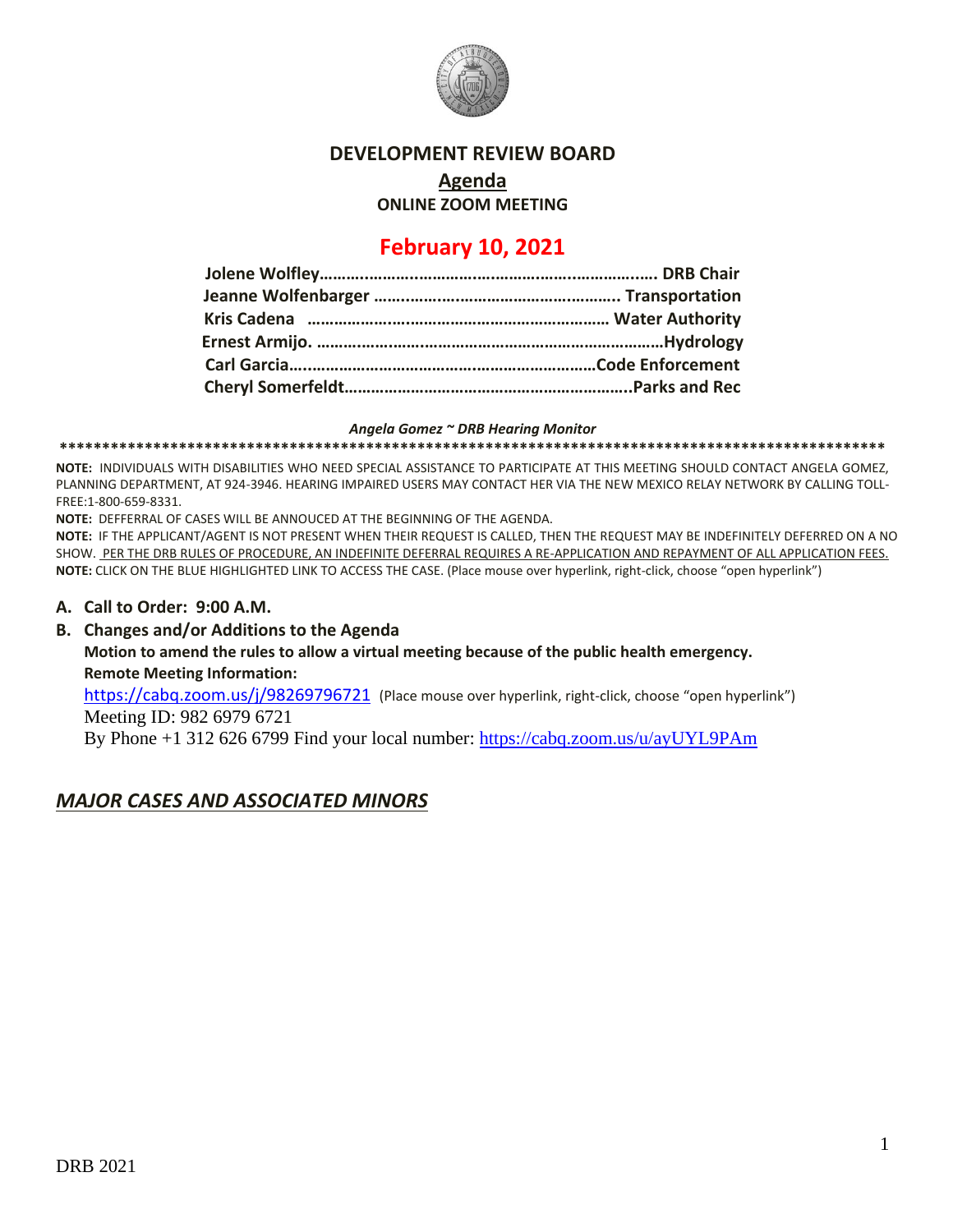| 1. | PR-2020-004683<br>SI-2021-00029 - SITE PLAN                                 | <b>CONSENSUS PLANNING agent(s) for REMBE COURTYARDS</b><br>LLC request(s) the aforementioned action(s) for all or a<br>portion of: NORTH 5 FEET LOT 18, LOTS 19-21 & 22-A-1,<br>BLOCK 24, UNIVERSITY HEIGHTS ADDITION zoned MX-M<br>at 2720 CENTRAL/109 VASSAR<br>located<br>between<br>PRINCETON DR/CENTRAL AVE and VASSAR DR/SILVER AVE,<br>containing approximately 1.01 acre(s). (K-16)<br>PROPERTY OWNERS: REMBE COURTYARDS LLC<br>REQUEST: 6 STORY MULTI-FAMILY RESIDENTIAL DEVELOPMENT<br>CONTAINING 108 DWELLING UNITS. EXISTING COMMERCIAL BULIDING<br>FRONTING CENTRAL AVE TO REMAIN. |
|----|-----------------------------------------------------------------------------|-------------------------------------------------------------------------------------------------------------------------------------------------------------------------------------------------------------------------------------------------------------------------------------------------------------------------------------------------------------------------------------------------------------------------------------------------------------------------------------------------------------------------------------------------------------------------------------------------|
| 2. | PR-2020-004683<br>SD-2021-00023 - PRELIMINARY/FINAL<br><b>PLAT</b>          | CSI - CARTESIAN SURVEYS, INC. agent(s) for REMBE<br><b>COURTYARDS LLC</b> request(s) the aforementioned action(s)<br>for all or a portion of: NORTH 5 FEET LOT 18, LOTS 19-21 &<br>22-A-1, BLOCK 24, UNIVERSITY HEIGHTS ADDITION zoned<br>MX-M located at 2720 CENTRAL/109 VASSAR between<br>PRINCETON DR/CENTRAL AVE and VASSAR DR/SILVER AVE,<br>containing approximately 1.01 acre(s). (K-16)<br>PROPERTY OWNERS: PARKLAND HILLS INCANELLA CO<br>REQUEST: COMBINE 4 EXITING LOTS INTO ONE NEW LOT, GRANT<br><b>EASEMENTS</b>                                                                 |
| 3. | PR-2020-004771<br>SD-2020-00211 - VACATION OF PUBLIC<br><b>RIGHT-OF-WAY</b> | CSI - CARTESIAN SURVEYS INC. agent(s) for HOMEWISE<br>request(s) the aforementioned action(s) for all or a portion<br>of: LOT 1 BLOCK 1, GUTIERREZ ADDITION zoned MX-L<br>located at 1407 4 <sup>th</sup> ST SW between BELL AVE SW and<br>BARELAS RD SW, containing approximately 0.0068 acre(s).<br>(L-14)[Deferred from 1/6/21, 2/3/21]<br><b>PROPERTY OWNERS: HOPE GLORIA CULLEY</b><br>REQUEST: VACATE PORTION OF BELL AVE TO THE NE CONER OF LOT 1<br><b>BLOCK 1, GUTIERREZ AVE</b>                                                                                                       |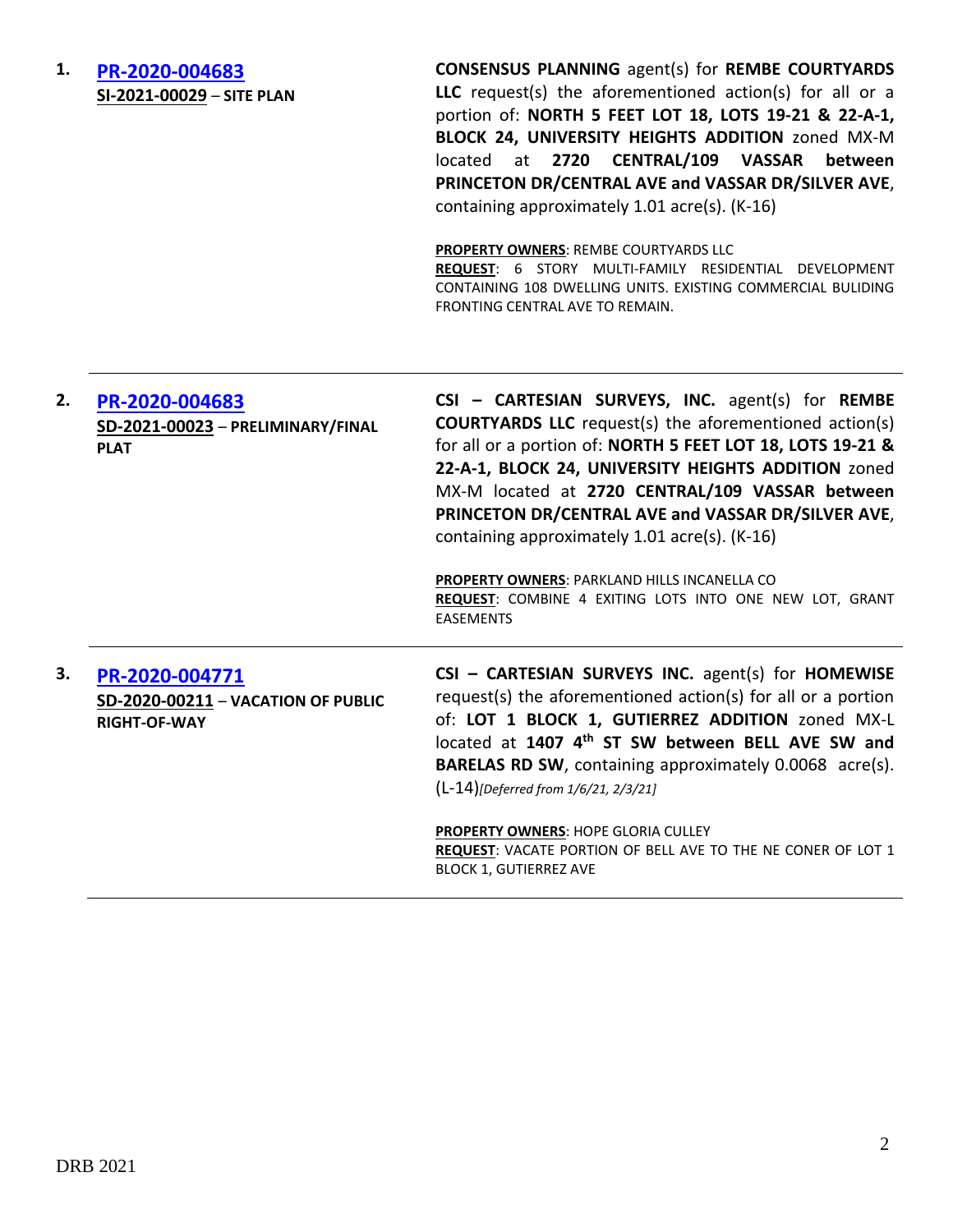### **4. [PR-2020-004771](http://data.cabq.gov/government/planning/DRB/PR-2020-004771/DRB%20Submittals/) VA-2021-00017 – WAIVER TO IDO**

**CSI – CARTESIAN SURVEY'S INC.** agent(s) for **HOMEWISE, INC.** request(s) the aforementioned action(s) for all or a portion of: **LOT 1 BLOCK 1, GUTIERREZ ADDITION,** zoned MX-L, located at **1407 4TH ST SW between BELL AVE SW and BARELAS RD SW**, containing approximately 0.0068 acre(s). (L-14)*[Deferred from 2/3/21]*

**PROPERTY OWNERS**: HOMEWISE INC **REQUEST**: SIDEWALK WAIVER (PLACEMENT ALONG BELL AVE AND WIDTH REQUIREMENTS ALONG BARELAS)

# *MAJOR CASES*

| 5. | PR-2020-004138<br>SD-2020-00225 - PRELIMINARY PLAT                                     | HUITT-ZOLLARS, INC. agent(s) for MDS INVESTORS LLC<br>request(s) the aforementioned action(s) for all or a portion<br>of: TRACT A-1-A-5, TRACT A-4, TRACT A-1-A-4 & TRACT A-1-<br>A-3, MESA DEL SOL INNOVATION PARK, zoned PC, located<br>on BOBBY FOSTER, containing approximately 55 acre(s). (R-<br>15 & R-16)[Deferred from 1/20/21, 1/27/21, 2/3/21]<br>PROPERTY OWNERS: MDS INVESTORS LLC<br><b>REQUEST: PRELIMINARY PLAT</b>                                                                                                                                                                                                                                                                                                                                                                                                                                                                                              |
|----|----------------------------------------------------------------------------------------|----------------------------------------------------------------------------------------------------------------------------------------------------------------------------------------------------------------------------------------------------------------------------------------------------------------------------------------------------------------------------------------------------------------------------------------------------------------------------------------------------------------------------------------------------------------------------------------------------------------------------------------------------------------------------------------------------------------------------------------------------------------------------------------------------------------------------------------------------------------------------------------------------------------------------------|
| 6. | PR-2018-001579<br>SI-2020-01477 - SITE PLAN AMENDMENT<br>VA-2020-00469 - WAIVER TO IDO | <b>DEKKER PERICH SABATINI</b> request(s) the aforementioned<br>action(s) for all or a portion of: PARCEL A-1-A-1-B SUBD<br>PLAT TRS A-1-A-1-A & A-1-A-1-B WINROCK CENTER ADDN,<br>PARCEL A-2 AND A-3 PLAT OF PARCELS A-1 THRU A-3 &<br>PARCEL C-2A WINROCK CENTER ADDN + PARCEL C-2A1<br>SUBD PLAT PARCEL C-2A1 & C-2A2 WINROCK CENTER<br>ADDN, PARCEL E1A WINROCK CENTER ADDITION, PARCEL<br>D1A WINROCK CENTER ADDN REPLAT OF PARCEL D1<br>WINROCK CENTER ADDN AND PARCEL A-1-A-1-A-1-A<br>WINROCK CENTER ADDITION, zoned MX-H, zoned MX-M<br><b>INDIAN</b><br><b>SCHOOL RD, containing</b><br>located<br>at<br>7500<br>approximately 83 acre(s). (J-19) [Deferred from 1/13/21]<br>PROPERTY OWNERS: DARIN SAND, WINROCK PARTNERS LLC<br>REQUEST: A MAJOR AMENDMENT TO THE APPROVED<br><b>SITE</b><br>DEVELOPMENT PLAN FOR WINROCK TOWN CENTER TO FACILITATE THE<br>DEVELOPMENT OF A NEW 199 UNIT MULTI-FAMILY DEVELOPMENT FOR |

A VACANT LOT AT 7500 INDIAN SCHOOL.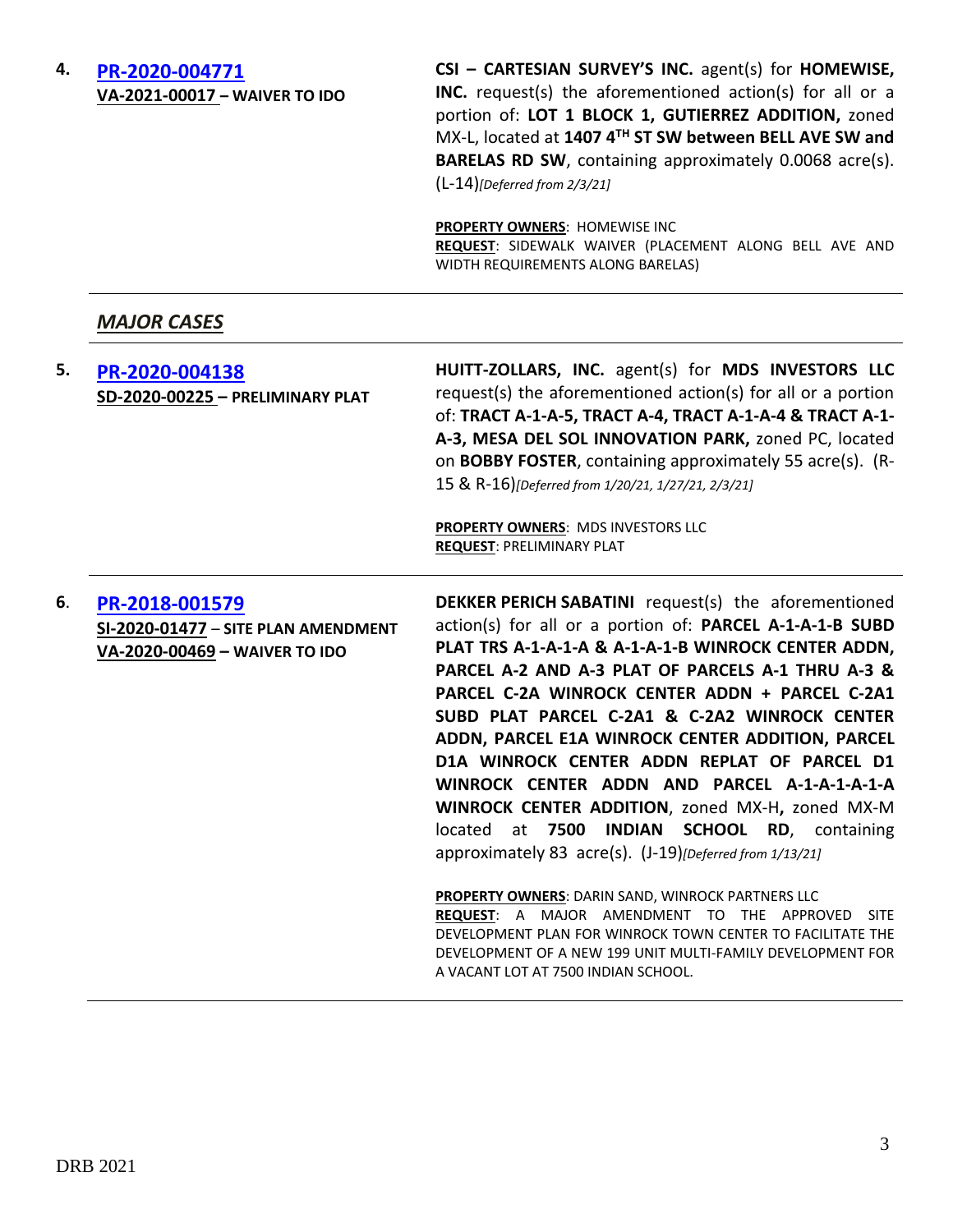| 7.  | Project # PR-2020-003887<br>(1010532)<br>SI-2020-00367 - SITE PLAN          | <b>SCOTT ANDERSON agent(s) for MICHAEL DRESKIN</b><br>request(s) the aforementioned action(s) for all or a portion<br>of: LOT 5, BLOCK 23, BROAD ACRES ADDN, zoned MX-<br>M, located at 2818 4TH ST NW, containing approximately<br>1.27 acre(s). (H-14) [Deferred from 7/8/20, 7/22/20, 7/29/20, 8/19/20,<br>9/2/20, 9/16/2, 10/28/20], 11/4/20, 11/18/20, 12/9/20, 1/13/21, 1/27/21]<br>PROPERTY OWNERS: MICHAEL DRESKIN<br>REQUEST: SITE PLAN FOR APARTMENT WITH MORE THAN 50 UNITS |
|-----|-----------------------------------------------------------------------------|----------------------------------------------------------------------------------------------------------------------------------------------------------------------------------------------------------------------------------------------------------------------------------------------------------------------------------------------------------------------------------------------------------------------------------------------------------------------------------------|
| 8.  | PR-2020-004717<br>SD-2020-00226 - VACATION OF PUBLIC<br><b>RIGHT OF WAY</b> | <b>TIM BORROR</b> agent(s) for <b>TRB HOLDINGS LLC</b> request(s) the<br>aforementioned action(s) for all or a portion of: PARCELS B-<br>1, B-2, & B-3, zoned MX-M, located at 12701, 12712, &<br>12714 SAN JACINTO AVE NE ON COPPER between<br>TRAMWAY and CHELWOOD, containing approximately<br>0.29acre(s). (K-22)[Deferred from 1/27/21]                                                                                                                                           |
|     |                                                                             | PROPERTY OWNERS: TIM BORROR TRB HOLDINGS<br>REQUEST: VACATION OF PUBLIC RIGHT OF WAY TO THE NORTH OF<br>THREE LOTS, WHICH ARE CURRENTLY NOT IN USE                                                                                                                                                                                                                                                                                                                                     |
| 9.  | PR-2020-004812<br>SD-2020-00220 - VACATION OF RIGHT-OF-<br><b>WAY</b>       | <b>TIM NISLY</b> request(s) the aforementioned action(s) for all or<br>a portion of: ALLEY ADJACENT TO LOT 12, BLOCK 6<br>BELMONT PLACE LOT 12 & LOT 13 & 14 zoned R-1B, located<br>SOUTH OF FREEMAN between 5TH ST and 6TH ST, containing<br>approximately .03 acre(s). (G-14) <i>JDeferred from 2/3/21</i> ]                                                                                                                                                                         |
|     |                                                                             | <b>PROPERTY OWNERS: TIM NISLY</b><br>REQUEST: VACATE UNUSED ACCESS EASEMENT                                                                                                                                                                                                                                                                                                                                                                                                            |
| 10. | PR-2020-004708<br>$SL-2020-001411 - SITE PLAN$                              | JESSICA LAWLIS, DEKKER/PERICH/SABATINI agent(s) for<br>BAIARDO, EXECUTIVE DIRECTOR<br><b>EXPLORE</b><br><b>JUSTIN</b><br><b>ACADEMY</b> request(s) the aforementioned action(s) for all or<br>a portion of: 3-C REPLAT LOT 3 INTERSTATE INDUSTRIAL<br><b>TRACT UNIT II zoned NR-BP located at 6600 GULTON CT NE,</b><br>containing approximately 10.0 acre(s). (E-17)[Deferred from<br>1/6/21, 1/27/21, 2/3/21]                                                                        |
|     |                                                                             | <b>PROPERTY OWNERS: ARTEZ 6600 GULTON LLC</b><br>REQUEST: THE PHASED RENOVATION OF THE EXISTING FACILITY TO<br>ACCOMMODATE A SCHOOL, INCLUDING THE CONSTRUCTION OF A NEW<br>GYM TOTALING APPROX 17,000 SQ FT.                                                                                                                                                                                                                                                                          |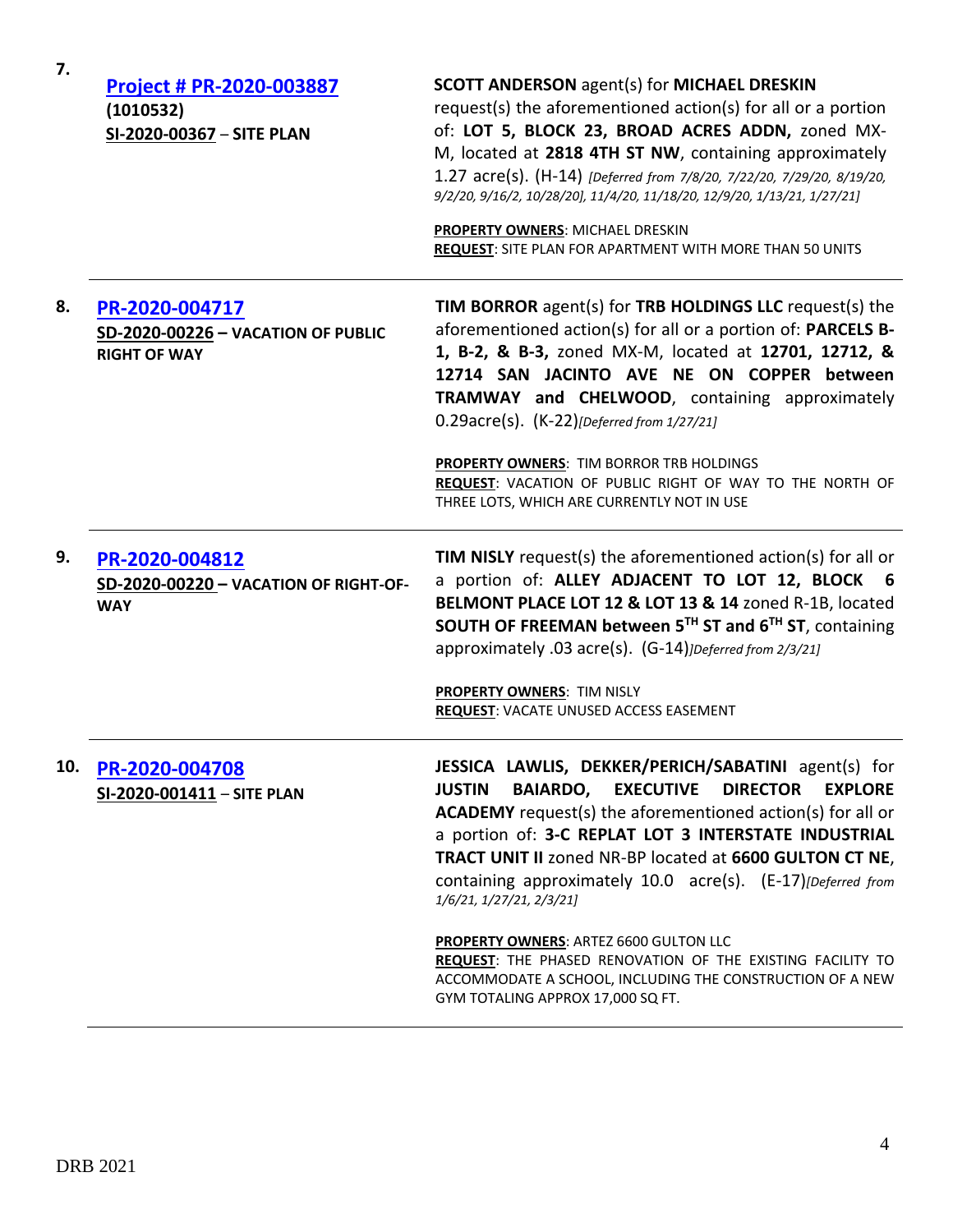# **11. [PR-2019-002479](http://data.cabq.gov/government/planning/DRB/PR-2019-002479/DRB%20Submittals/)**

**SD-2020-00196**– **VACATION OF RIGHT-OF- WAY SD-2020-00195 - PRELIMINARY/FINAL PLAT**

**ARCH + PLAN LAND USE CONSULTANTS** agent(s) for **SMI ASSETS LLC** request(s) the aforementioned action(s) for all or a portion of: **TR B PLAT, TR C PLAT, AND TR D PLAT OF TRACTS B, C AND D FAIRVIEW PARK CEMETERY (BEING A REPLAT OF FAIRVIEW PARK CEMETERY) AND THE REMAINING NE'LY PORT OF TR IN THE NW 1/4, NW ¼ SEC 27T10N R3E,** zoned NR-SU located at **700 YALE BLVD SE & 621 COLUMBIA DR SE**, containing approximately 25.56 acre(s). (L-15 & L-16) *[Deferred from 12/2/20, 12/16/20, 1/6/21, 1/27/21]*

**PROPERTY OWNERS**: SMI ASSETS LLC **REQUEST**: LOT CONSOLIDATION

### *MINOR CASES*

| 12. | PR-2019-003030<br>SD-2020-00213 - PRELIMINARY/FINAL<br><b>PLAT</b>                | <b>LLC</b><br><b>INVESTMENTS,</b><br>request(s)<br><b>SUPREME</b><br>the<br>aforementioned action(s) for all or a portion of: <b>TRACT B1</b> ,<br>LAND OF MEL SANCHEZ & LATH & PLASTER SUPPLY zoned<br>NR-LM, located at 5300 2ND ST between MONTANO and<br><b>GRIEGOS</b> , containing approximately 5.45 acre(s).<br>(F-<br>15) {Deferred from 12/16/20, 1/6/21, 1/20/21] |
|-----|-----------------------------------------------------------------------------------|------------------------------------------------------------------------------------------------------------------------------------------------------------------------------------------------------------------------------------------------------------------------------------------------------------------------------------------------------------------------------|
|     |                                                                                   | <b>PROPERTY OWNERS: CITY CHURCH OF ALBUQUERQUE INC</b><br><b>REQUEST: TO SUBDIVIDE THE EXISTING PARCEL OF LAND INTO THREE</b><br><b>TRACTS</b>                                                                                                                                                                                                                               |
| 13. | PR-2020-004765<br>SD-2021-00024 - PRELIMINARY/FINAL<br>PLAT (sketch plat 12-9-20) | ARCH + PLAN LAND USE CONSULTANTS agent(s) for S & S<br><b>DEVELOPMENT LLC</b> request(s) the aforementioned action(s)<br>for all or a portion of: LOTS 20 THRU 27, BLOCK 8 CARTERS<br>SUBDIVISION, zoned MX-L, located at 3511 GIBSON BLVD<br>SE between AMHERST DR and CARLISLE BLVD, containing<br>approximately $0.5475$ acre(s). (L-16)                                  |
|     |                                                                                   | <b>PROPERTY OWNERS: S &amp; S DEVELOPMENT LLC</b><br><b>REQUEST: LOT CONSOLIDATION FOR 8 LOTS INTO 1 LOT</b>                                                                                                                                                                                                                                                                 |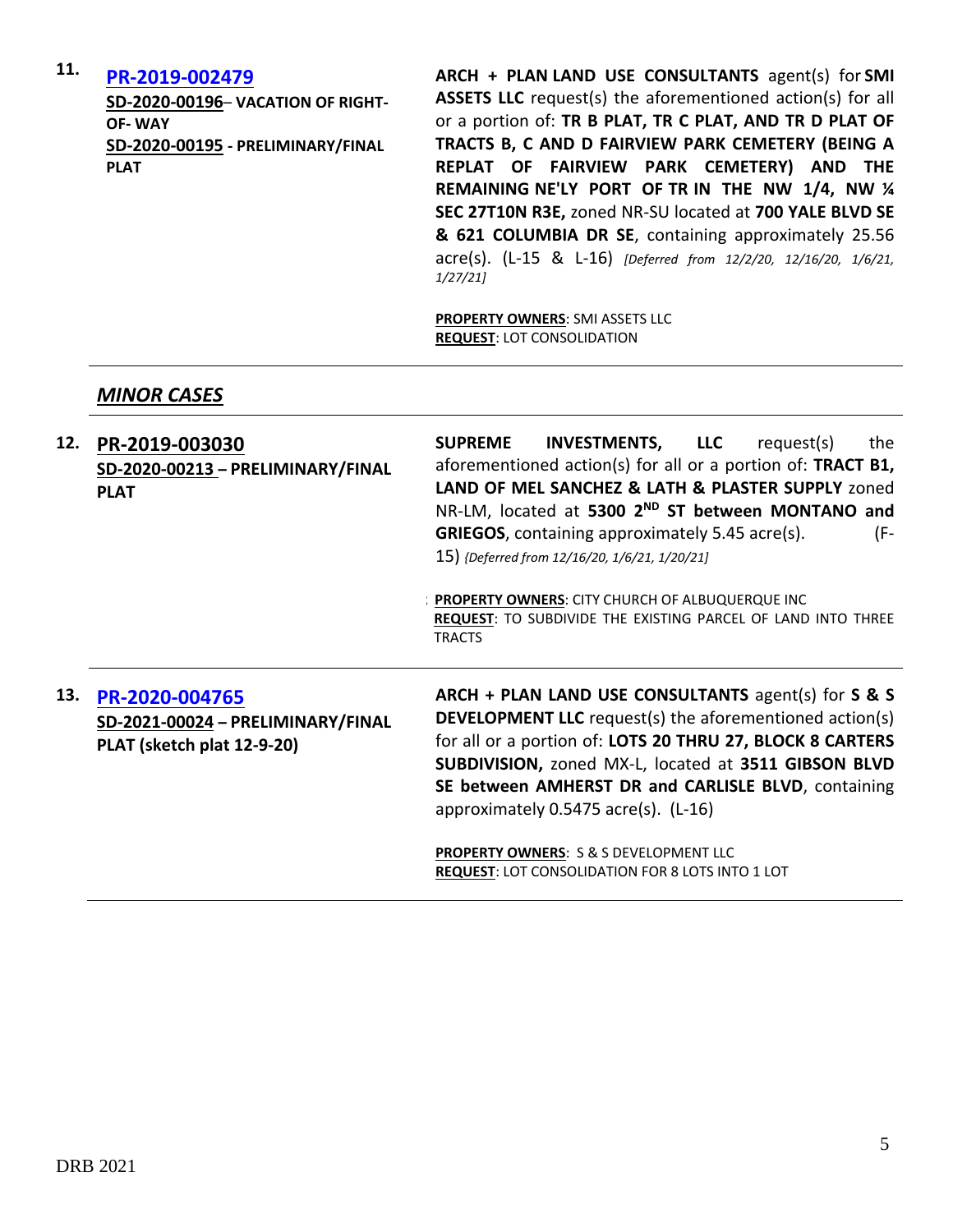| 14. | PR-2019-002604<br>SD-2021-00022 - PRELIMINARY/FINAL<br>PLAT (sketch plat 7-9-20)      | ARCH + PLAN LAND USE CONSULTANTS agent(s) for 4SP<br><b>HOTELS LLC</b> request(s) the aforementioned action(s) for all<br>or a portion of: 261-A, TOWN OF ATRISCO GRANT, zoned<br>NR-C, located at 6030 ILIFF RD NW between COORS BLVD<br>and ESTANCIA DR, containing approximately 4.4844 acre(s).<br>$(H-11)$<br>PROPERTY OWNERS: 4SP HOTELS LLC<br>REQUEST: CREATE 2 LOTS FROM 1 EXISTING LOT                                                                                                                                                                                                                                                                                                                                                                                                         |
|-----|---------------------------------------------------------------------------------------|----------------------------------------------------------------------------------------------------------------------------------------------------------------------------------------------------------------------------------------------------------------------------------------------------------------------------------------------------------------------------------------------------------------------------------------------------------------------------------------------------------------------------------------------------------------------------------------------------------------------------------------------------------------------------------------------------------------------------------------------------------------------------------------------------------|
| 15  | PR-2018-001402<br>(1001047)<br>SI-2020-01164 - EPC FINAL SITE PLAN<br><b>SIGN-OFF</b> | <b>CONSENSUS PLANNING, INC.</b> agent(s) for <b>GAMMA</b><br><b>DEVELOPMENT, LLC</b> request(s) the aforementioned<br>action(s) for all or a portion of: LOTS 1 THROUGH 3 BLOCK 1<br>PLAT OF WEST BANK ESTATES WITH TRACT A-11 LANDS OF<br>SUZANE H POOLE, TRACT C-1 PLAT OF TRACTS C-1, C-2 AND<br>LOT 4-A LANDS OF SUZANNE H POOLE BEING A REPLAT OF<br>TRACT C LANDS OF SUZANNE H POOLE TRACT C<br>ANNEXATION PLAT LAND, AND LOT 4-A PLAT OF TRACTS C-<br>1, C-2 & LOT 4-A LANDS OF SUZANNE H POOLE BEING A<br>REPLAT OF TRACT C LANDS OF SUZANNE H POOLE TRACT C<br>ANNEXATION PLAT LAND, zoned R-A, located at 5001<br>NAMASTE RD NW between LA BIENVENIDA PL and OXBOW<br><b>OPEN SPACE</b> , containing approximately 22.75 acre(s). (F-11<br>& F-12)[Deferred from 10/28/20, 11/18/20, 12/16/20] |

**PROPERTY OWNERS**: DANIELS FAMILY PROPERTIES LLC **REQUEST**: EPC SITE PLAN SIGN-OFF

# *SKETCH PLAT*

**16. [PR-2018-001842](http://data.cabq.gov/government/planning/DRB/PR-2019-001842/DRB%20Submittals/) PS-2021-00021 -SKETCH PLAT ARCH + PLAN LAND USE CONSULTANTS** agent(s) for **CLEARBROOK INVESTMENTS LLC** request(s) the aforementioned action(s) for all or a portion of: **4-A, HORIZON VILLAGE,** zoned NR-LM, located on **HORIZON BLVD NE between ALAMEDA BLVD and BALLOON MUSEUM DR**, containing approximately 2.9201 acre(s). (C-

17

**PROPERTY OWNERS**: CLEARBROOK INVESTMENTS LLC **REQUEST**: CREATE 30 LOTS FROM 1 EXISTING TRACT, GRANT PUBLIC & PRIVATE EASEMENTS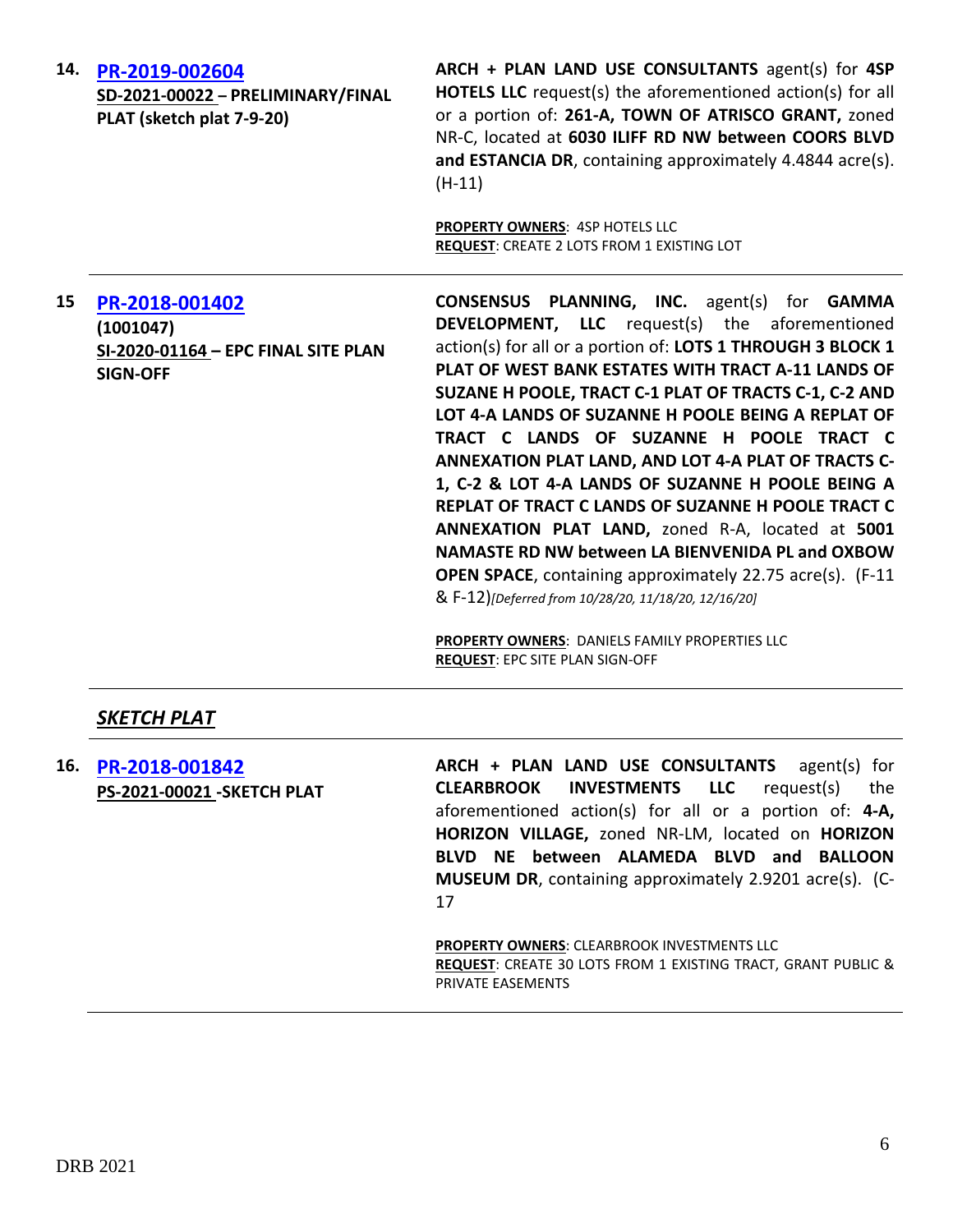| 17. | PR-2021-005017<br>PS-2021-00018 - SKETCH PLAT                                | ARCH + PLAN LAND USE CONSULSTANTS agent(s) for<br>FRANCES McCARTY/McCARTY RVT<br>request(s) the<br>aforementioned action(s) for all or a portion of: LOT 27P-1,<br>28P-1 & 29P-1, OXBOW BLUFF zoned R-1D, located at 4110<br>WATERWILLOW PL NW between SILVERY MINNOW PL and<br><b>GREY HAWK, containing approximately 1.9940 acre(s).</b> (F-<br>11)                                                                                                      |
|-----|------------------------------------------------------------------------------|------------------------------------------------------------------------------------------------------------------------------------------------------------------------------------------------------------------------------------------------------------------------------------------------------------------------------------------------------------------------------------------------------------------------------------------------------------|
|     |                                                                              | PROPERTY OWNERS: FRANCES McCARTY/McCARTY RVT<br>REQUEST: CONSOLIDATE 3 LOTS INTO 2 LOTS AND VACATION AND<br>DEDICATION OF BUILDING ENVELOPES                                                                                                                                                                                                                                                                                                               |
| 18. | PR-2020-004595<br><b>PS-2021-00019-SKETCH PLAT</b><br>(sketch plat 10-28-20) | JAG PLANNING & ZONING/JUANITA GARCIA agent(s) for<br>505 SOLUTIONS LLC request(s) the aforementioned<br>action(s) for all or a portion of PARCELS A & B AND PARCELS<br>1 & 3, LANDS OF ALBUQUERQUE RANCH ESTATES AND<br>LANDS OF ALBUQUERQUE ACADEMY, zoned PD, located<br>WEST OF TRAMWAY BLVD NEW between SPAIN RD NE and<br><b>ACADEMY RD NE</b> , containing approximately 4.650 acre(s).<br>$(E-22)$                                                  |
|     |                                                                              | <b>PROPERTY OWNERS: 505 SOLUTIONS, LLC</b><br>REQUEST: REPLAT 6 EXITING LOTS INTO 11 LOTS, CREATE 2 TRACTS,<br>GRANT EASEMENTS, VACATE PRIVATE ACCESS EASMENTS                                                                                                                                                                                                                                                                                             |
| 19. | PR-2021-005019<br>PS-2021-005019 - SKETCH PLAT                               | CSI - CARTESIAN SURVEYS INC. agent(s) for PAY OR SAVE<br>INC. request(s) the aforementioned action(s) for all or a<br>portion of: TRACT A-2; TRACTS A; LOTS 1-5 AND 11-17,<br>LANDS OF M.S.T. & T; FURR'S PROPERTIES INC; RIVERA<br>PLACE zoned MX-M, located at 4701 4TH ST NW between<br>GRIEGOS RD NW and PALO DURO AVE NW, containing<br>approximately $3.3677$ acre(s). (F-14)                                                                        |
|     |                                                                              | <b>PROPERTY OWNERS: PAY OR SAVE</b><br>REQUEST: SKETCH REVIEW FOR SUBDIVISION OF 14 EXISTING PARCELS<br>INTO 2 PROPOSED TRACTS, AND VACATE ONE EXISTING EASEMENT                                                                                                                                                                                                                                                                                           |
| 20. | PR-2021-005009<br>PS-2021-00017 - SKETCH PLAT                                | <b>SURVEYING</b><br><b>WAYJOHN</b><br><b>INC</b><br>agent(s)<br>for<br><b>BLAKES</b><br><b>LOTABURGER LLC</b> request(s) the aforementioned action(s)<br>for all or a portion of: Q-Z/ PARCELS 6 THRU 10, ATRISCO<br>BUSINESS PARK zoned MX-M, located at 641 COORS NW<br>between FORTUNA NW and LOS VOLCANES, containing<br>approximately 1.35 acre(s). (J-10)<br><b>PROPERTY OWNERS: BLAKE'S LOTABURGER</b><br><b>REQUEST: COMBINE 5 LOTS INTO 1 LOT</b> |